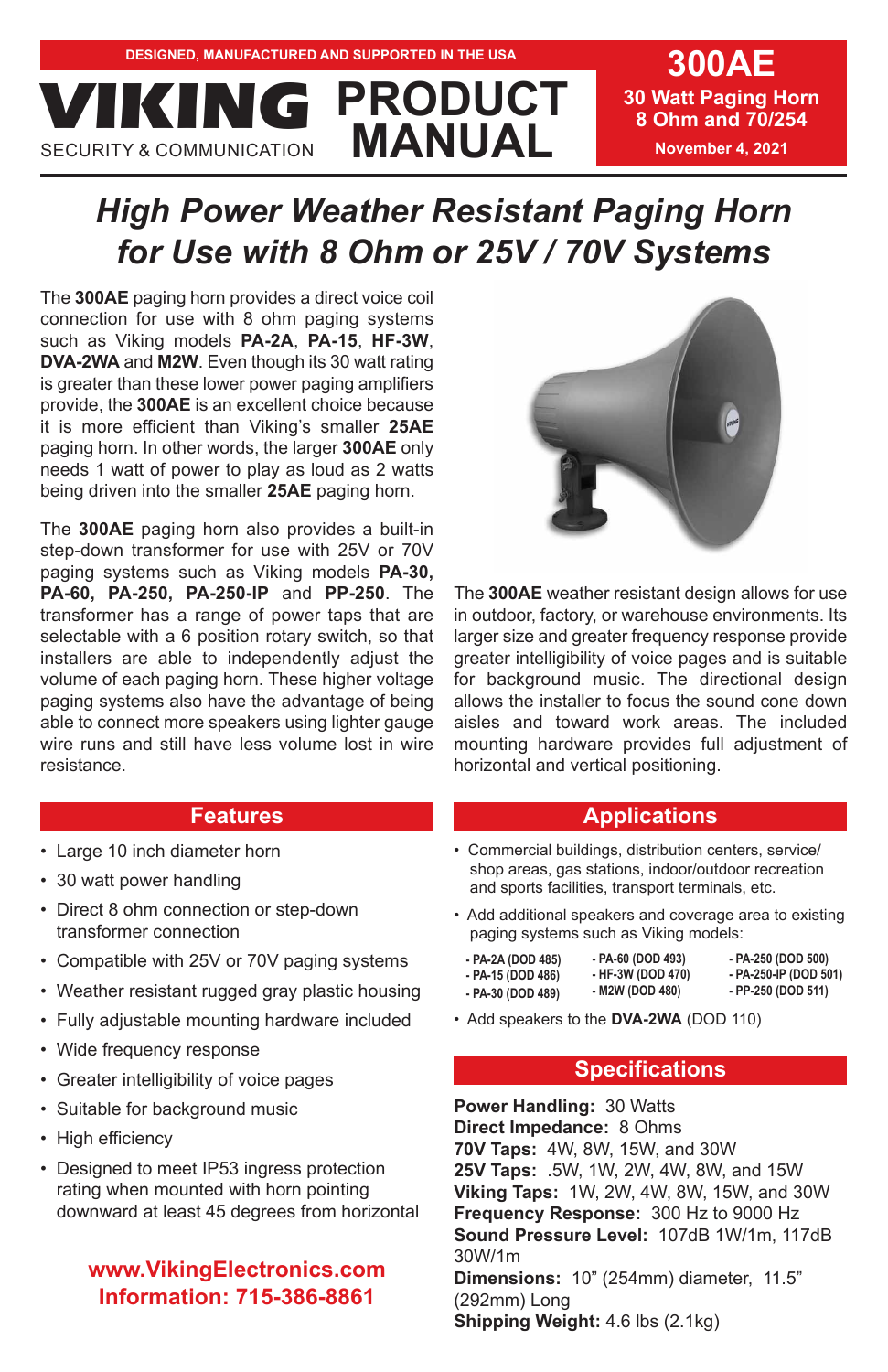| <b>Mounting</b> |                                                                                                                                                              |  |  |  |
|-----------------|--------------------------------------------------------------------------------------------------------------------------------------------------------------|--|--|--|
| Step 1          | Attach the round mounting plate base to wall, ceiling, post, etc. with appropriate fasteners (not included)<br>(Diagram A).                                  |  |  |  |
| Step 2.         | Loosely attach the two side collars to the paging horn using the Philips head bolt, two washers, locking<br>washer, and wing nut (Diagram B).                |  |  |  |
| Step 3.         | Slide this assembly onto the mounting plate base (Diagram C). Loosely secure with remaining carriage bolt, washer, locking washer, and wing nut (Diagram D). |  |  |  |
|                 | Step 4. With both wing nuts loose, rotate and angle the horn into position, then tighten both wing nuts to secure.                                           |  |  |  |



**Wiring**

# **A. Direct 8 Ohm Connection**

| Connect WHITE (+) and BLACK (-)<br>Step 1. wires to a paging system capable of<br>driving 8 Ohm speakers.             |
|-----------------------------------------------------------------------------------------------------------------------|
| Step 2. Cut off or insulate the RED and<br>Step 2. GREEN wires so they do not touch<br>each other or any other wires. |

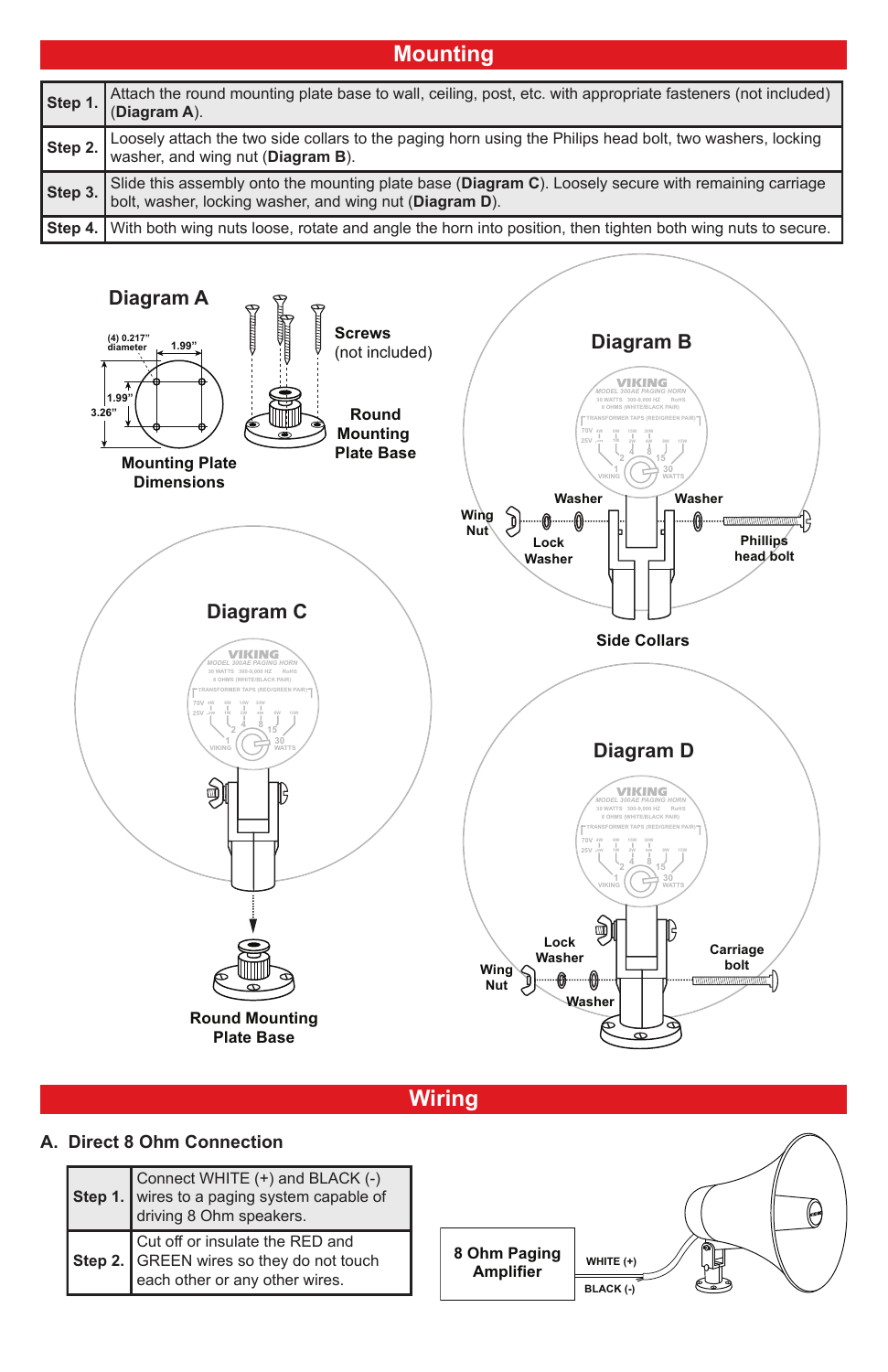## **B. 70V Paging System**

| Step 1. | Connect the RED (+) and GREEN (-)<br>wires to the 70V output of a paging<br>system.                                                                                       |
|---------|---------------------------------------------------------------------------------------------------------------------------------------------------------------------------|
| Step 2. | Cut off or insulate the WHITE and<br>BLACK wires so they do not touch<br>each other or any other wires.                                                                   |
| Step 3. | Use the 70V scale on the back of the<br>300AE Paging Horn to manage power<br>and adjust the volume by turning the<br>selection knob to the 4W, 8W, 15W or<br>30W setting. |



C

Į

*MODEL 300AE PAGING HORN* VIKING

## **C. 25V Paging System**

| Step 3. | each other or any other wires.<br>Use the 25V scale on the back of the<br><b>300AE</b> Paging Horn to manage power<br>and adjust the volume by turning the<br>selection knob to the .5W, 1W, 2W,<br>4W, 8W, or 15W setting. | 30<br><b>VIKING</b><br><b>WATTS</b><br>ൈ<br>25V Paging<br>$RED (+)$<br>System                       |
|---------|-----------------------------------------------------------------------------------------------------------------------------------------------------------------------------------------------------------------------------|-----------------------------------------------------------------------------------------------------|
|         | system.<br>Cut off or insulate the WHITE and<br>Step 2. BLACK wires so they do not touch                                                                                                                                    | TRANSFORMER TAPS (RED/GREEN PAIR)<br>70 V<br>25V 5W<br>15                                           |
|         | Connect the RED (+) and GREEN (-)<br>Step 1. wires to the 25V output of a paging                                                                                                                                            | <b><i>MODEL 300AF PAGING HORN</i></b><br>30 WATTS 300-9,000 HZ<br>RoHS<br>8 OHMS (WHITE/BLACK PAIR) |

## **D. Use with Viking Model PA-30 or PA-60 Amplifiers**

Viking models **PA-30** (**DOD 489**) and **PA-60** (**DOD 493**) have the ability to drive 25V and 70V paging speakers. This is achieved by bridging together two differential 8 ohm outputs to get a high voltage output (see **DOD 489** and **493** for additional information). The achieved output voltage is actually between the 25V and 70V standards. Because of this, the **300AE** paging horn has a third scaling for the transformer tap selection knob called "**VIKING WATTS**" in which there are six settings ranging from 1W to 30W. Use this scale to manage power handling and adjust volume of each **300AE** paging horn. Best results are achieved if the power sum of all **300AE** speakers used does not excessively exceed the power output of the **PA-30** or **PA-60** amplifier.

| Step 1. Connect the RED (+) and GREEN (-) wires to the "70V OUT" screw terminals of the PA-30 or PA-60.                                                                        |
|--------------------------------------------------------------------------------------------------------------------------------------------------------------------------------|
| Step 2. Cut off or insulate the WHITE and BLACK wires so they do not touch each other or any other wires.                                                                      |
| Step 3. Use the "VIKING WATTS" scale on the back of the 300AE Paging Horn to adjust the volume by turn-<br>ling the selection knob to the 1W, 2W, 4W, 8W, 15W, or 30W setting. |